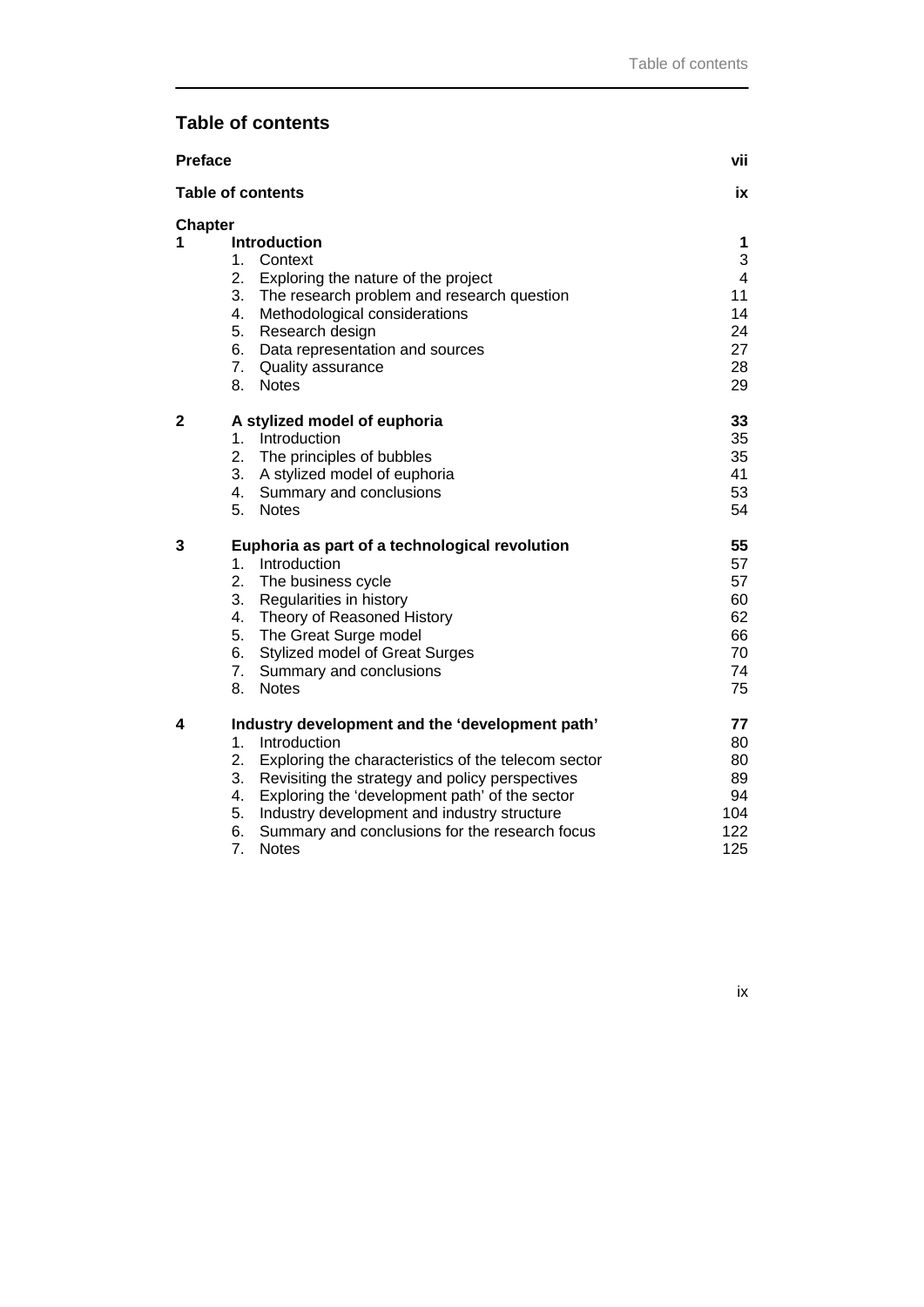| <b>Chapter</b> |                                        |                                                                                                                                                                                                                                                                                                                                                                                                                         |                                                      |
|----------------|----------------------------------------|-------------------------------------------------------------------------------------------------------------------------------------------------------------------------------------------------------------------------------------------------------------------------------------------------------------------------------------------------------------------------------------------------------------------------|------------------------------------------------------|
| 5              | 1.<br>2.<br>3.<br>4.<br>5.<br>6.       | The development path of the telecom sector before the bubble<br>Introduction<br>The drivers of industry development<br>The inhibitors of industry development<br>The development path of the telecom sector up to 1995<br>Summary and conclusions<br><b>Notes</b>                                                                                                                                                       | 129<br>132<br>133<br>145<br>150<br>168<br>171        |
| 6              | 1.<br>2.<br>3.<br>4.<br>5.             | The Internet bubble explained<br>Introduction<br>Application of the stylized model of euphoria<br>Application of the stylized model of Great Surges<br>Summary and conclusions<br><b>Notes</b>                                                                                                                                                                                                                          | 173<br>177<br>183<br>240<br>255<br>256               |
| 7              | $1_{-}$<br>2.<br>3.<br>4.<br>5.<br>6.  | The impact of the Internet bubble on the development path of the<br>telecom sector<br>Introduction<br>The linkage between the 'bubble and the path'<br>Exploring the development path of the telecom sector during the<br>bubble period 1995-2002<br>The development path of the telecom sector during the bubble<br>period 1995-2002<br>Summary and conclusions<br><b>Notes</b>                                        | 261<br>264<br>264<br>268<br>289<br>309<br>317        |
| 8              | 1.<br>2.<br>3.<br>4.<br>5.<br>6.<br>7. | The implications for policy and strategy formation in the<br>aftermath<br>Introduction<br>Strategy and policy perspectives during the bubble period<br>Typical policy considerations in the aftermath of bubbles<br>The implications of the bubble on the telecom sector<br>Implications emerging from the installation of the new techno-<br>economic paradigm<br>Conclusions for the research project<br><b>Notes</b> | 319<br>322<br>323<br>328<br>331<br>342<br>356<br>357 |

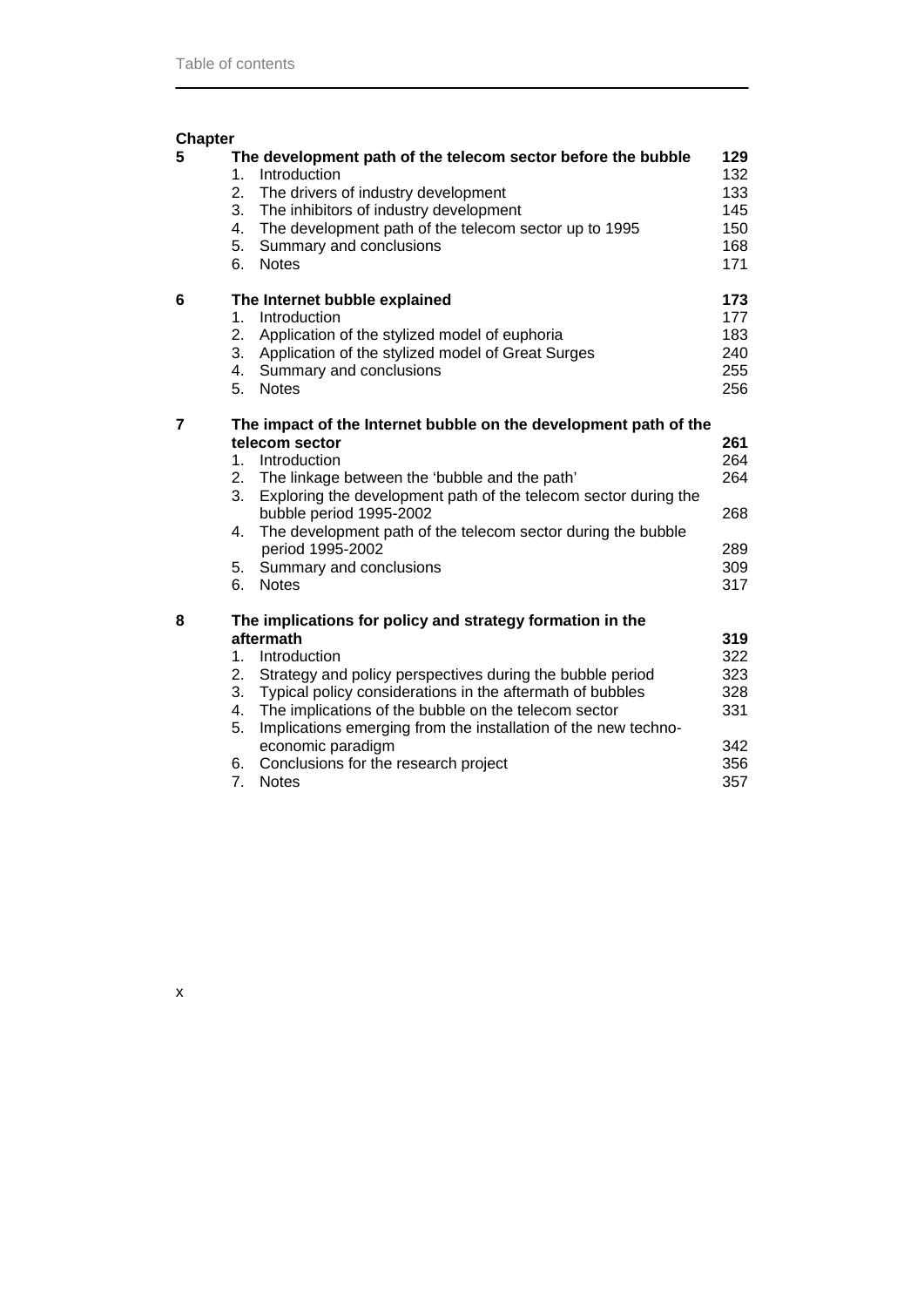| <b>References</b>       |                                         | 361 |
|-------------------------|-----------------------------------------|-----|
| <b>Annex</b><br>1       | List of abbreviations and acronyms      | 375 |
| 2                       | Time line of events                     | 381 |
| 3                       | Rail Road Mania in the 19th century     | 395 |
| 4                       | Downsizing in the aftermath             | 403 |
| 5                       | <b>Filing for bankruptcy protection</b> | 407 |
| 6                       | Acquisitions in the telecom sector      | 413 |
| 7                       | <b>Optical networks build-out</b>       | 419 |
| 8                       | A telecom industry cycle                | 427 |
|                         |                                         |     |
| <b>Summary</b>          |                                         | 451 |
| Samenvatting            |                                         | 455 |
| <b>Curriculum Vitae</b> |                                         | 459 |

xi